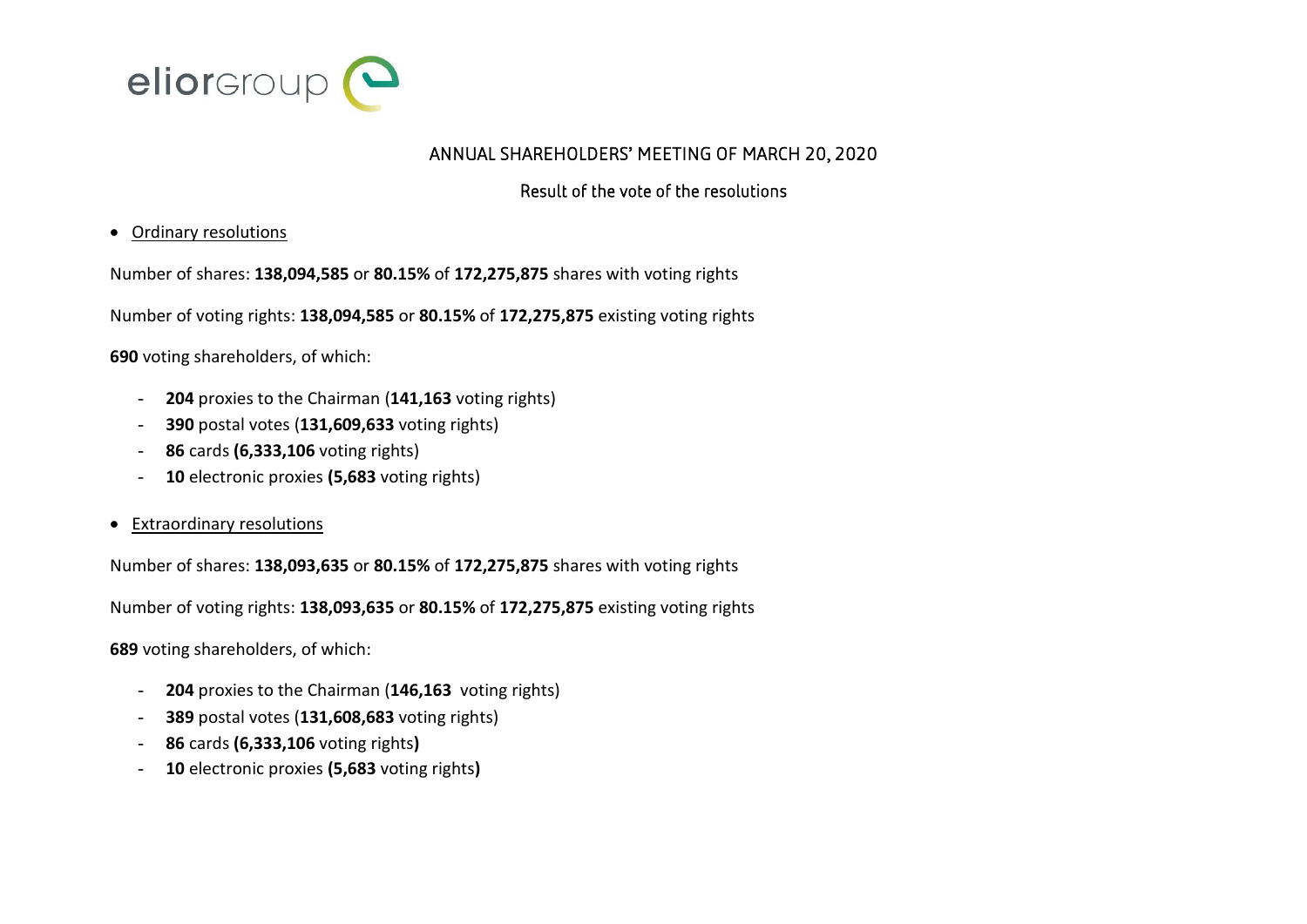| Résolution                                                                                                                                                                                                 | <b>Type</b> | <b>Votes Pour</b> | % Pour  | <b>Votes Contre</b> | %<br>Contre | Abstention | %<br>Abstention | <b>Total Votes</b> | Résultat |
|------------------------------------------------------------------------------------------------------------------------------------------------------------------------------------------------------------|-------------|-------------------|---------|---------------------|-------------|------------|-----------------|--------------------|----------|
| First resolution - Approval of the parent company<br>financial statements for the year ended September<br>30, 2019 and the related reports                                                                 | Ord.        | 131,746,858       | 100.00% | 1,288               | 0.00%       | 7,650      | N/A             | 131,748,146        | Adopted  |
| Second resolution - Approval of the consolidated<br>financial statements for the year ended September<br>30, 2019 and the related reports                                                                  | Ord.        | 131,746,858       | 100.00% | 1,288               | 0.00%       | 7,650      | N/A             | 131,748,146        | Adopted  |
| Third resolution - Appropriation of results and<br>approval of a dividend payment                                                                                                                          | Ord.        | 131,751,802       | 100.00% | 1,366               | 0.00%       | 2,628      | N/A             | 131,753,168        | Adopted  |
| Fourth resolution - Approval of the Statutory<br>Auditors'<br>special<br>related-party<br>report<br>on<br>agreements and commitments                                                                       | Ord.        | 131,616,929       | 99.90%  | 135,962             | 0.10%       | 2,905      | N/A             | 131,752,891        | Adopted  |
| <b>Fifth resolution</b> - Approval of an amendment to the<br>commitment given to Philippe Guillemot, Chief<br>Executive Officer, as consideration for a non-<br>compete covenant                           | Ord.        | 131,441,345       | 99.78%  | 290,342             | 0.22%       | 5,391      | N/A             | 131,731,687        | Adopted  |
| Sixth resolution $-$ Approval of an amendment to<br>the commitment given to Philippe Guillemot, Chief<br>Executive Officer, concerning a termination benefit                                               | Ord.        | 124,740,180       | 94.69%  | 6,991,464           | 5.31%       | 5,434      | N/A             | 131,731,644        | Adopted  |
| <b>Seventh resolution</b> - Approval of the components<br>of the compensation and benefits paid or awarded<br>for the year ended September 30, 2019 to Gilles<br>Cojan, Chairman of the Board of Directors | Ord.        | 131,609,811       | 99.89%  | 141,284             | 0.11%       | 4,701      | N/A             | 131,751,095        | Adopted  |
| <b>Eighth resolution</b> - Approval of the components of<br>the compensation and benefits paid or awarded<br>for the year ended September 30, 2019 to Philippe<br>Guillemot, Chief Executive Officer       | Ord.        | 97,234,118        | 73.80%  | 34,516,740          | 26.20%      | 4,938      | N/A             | 131,750,858        | Adopted  |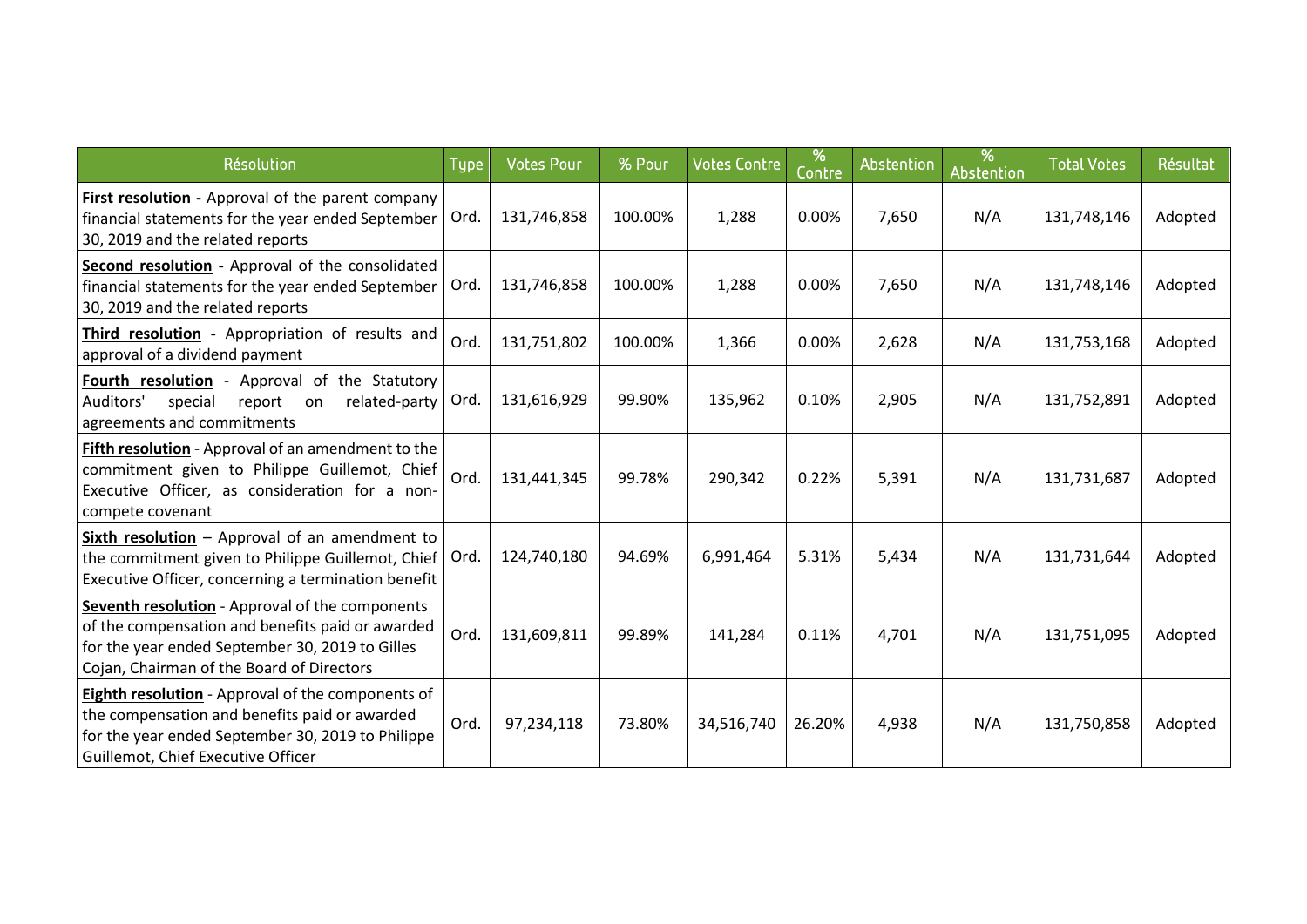| Résolution                                                                                                                                                                                                                               | <b>Type</b> | <b>Votes Pour</b> | % Pour | <b>Votes Contre</b> | %<br>Contre | Abstention | %<br>Abstention | <b>Total Votes</b> | Résultat |
|------------------------------------------------------------------------------------------------------------------------------------------------------------------------------------------------------------------------------------------|-------------|-------------------|--------|---------------------|-------------|------------|-----------------|--------------------|----------|
| Ninth resolution - Approval of the principles and<br>criteria for determining, allocating and awarding<br>the components of the compensation package<br>applicable for the Chairman of the Board of<br>Directors as from October 1, 2019 | Ord.        | 131,742,787       | 99.99% | 7,410               | 0.01%       | 5,599      | N/A             | 131,750,197        | Adopted  |
| Tenth resolution - Approval of the principles and<br>criteria for determining, allocating and awarding<br>the components of the compensation package<br>applicable for the Chief Executive Officer as from<br>October 1, 2019            | Ord.        | 125,819,416       | 95.64% | 5,731,108           | 4.36%       | 205,272    | N/A             | 131,550,524        | Adopted  |
| Eleventh resolution - Setting the annual amount of<br>directors' fees                                                                                                                                                                    | Ord.        | 129,820,754       | 98.55% | 1,914,068           | 1.45%       | 20,974     | N/A             | 131,734,822        | Adopted  |
| Twelfth resolution - Re-election of Anne Busquet<br>as a director of the Company                                                                                                                                                         | Ord.        | 128,110,972       | 97.24% | 3,642,438           | 2.76%       | 2,386      | N/A             | 131,753,410        | Adopted  |
| Thirteenth resolution - Re-election of Servinvest<br>as a director of the Company                                                                                                                                                        | Ord.        | 120,314,196       | 92.08% | 10,352,566          | 7.92%       | 1,089,034  | N/A             | 130,666,762        | Adopted  |
| Fourteenth resolution - Re-election of Emesa<br>Corporacion Empresarial S.L. as a director of the<br>Company                                                                                                                             | Ord.        | 128,864,731       | 98.62% | 1,801,789           | 1.38%       | 1,089,276  | N/A             | 130,666,520        | Adopted  |
| Fifteenth resolution - Election of Sofibim as a<br>director of the Company, subject to BIM stepping<br>down as a director                                                                                                                | Ord.        | 125,201,535       | 95.82% | 5,465,184           | 4.18%       | 1,089,077  | N/A             | 130,666,719        | Adopted  |
| Sixteenth resolution - Appointment of a Statutory<br>Auditor and a substitute Statutory Auditor, in<br>accordance with Article 21 of the Company's<br>bylaws                                                                             | Ord.        | 127,819,151       | 97.01% | 3,934,287           | 2.99%       | 2,358      | N/A             | 131,753,438        | Adopted  |
| Seventeenth resolution - Authorization for the<br>Board of Directors to carry out a share buyback<br>program                                                                                                                             | Ord.        | 100,911,279       | 76,59% | 30,842,809          | 23.41%      | 1,708      | N/A             | 131,754,088        | Adopted  |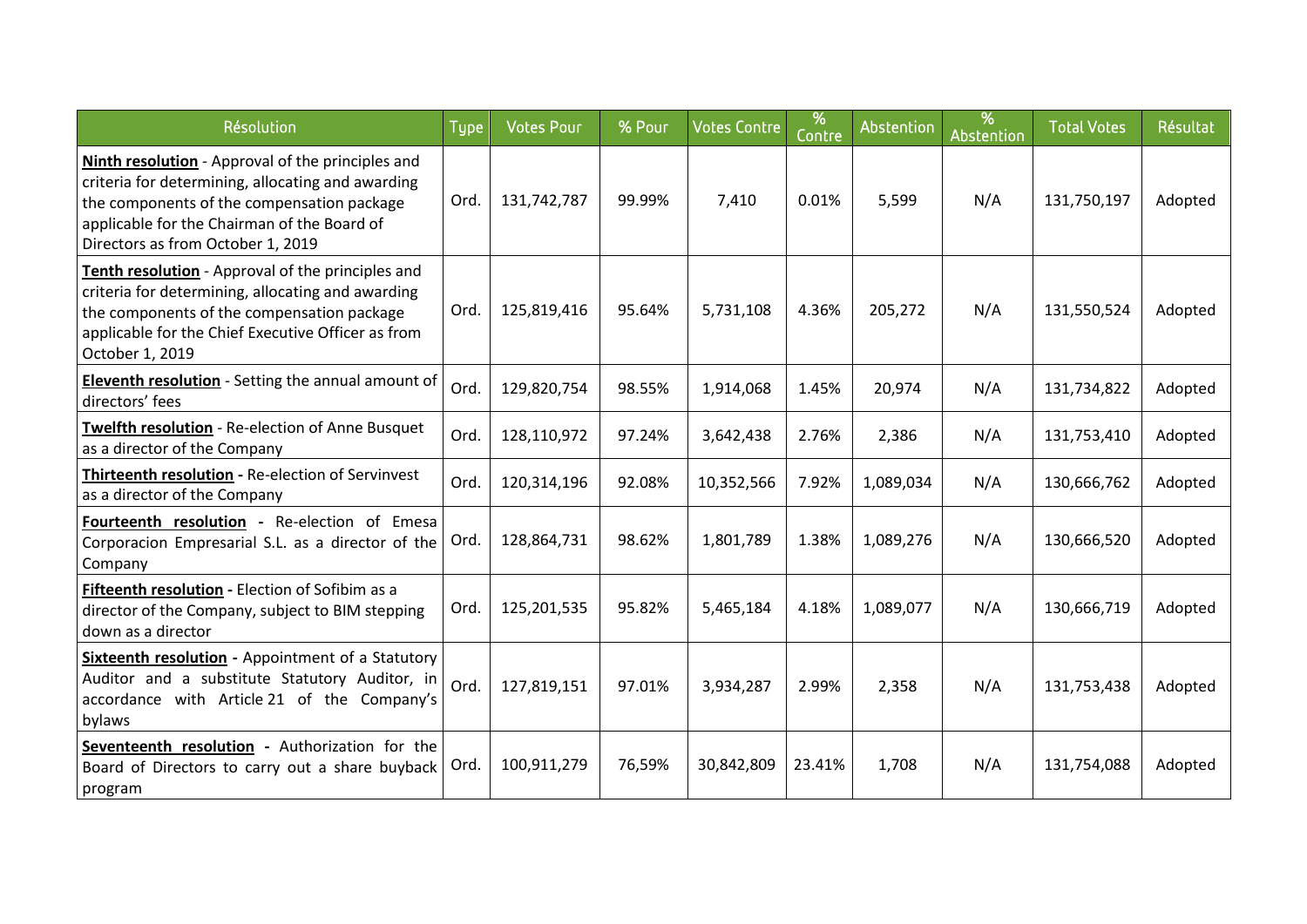| Résolution                                                                                                                                                                                                                                                                                              | <b>Type</b> | <b>Votes Pour</b> | % Pour  | <b>Votes Contre</b> | %<br>Contre | Abstention | %<br>Abstention | <b>Total Votes</b> | Résultat |
|---------------------------------------------------------------------------------------------------------------------------------------------------------------------------------------------------------------------------------------------------------------------------------------------------------|-------------|-------------------|---------|---------------------|-------------|------------|-----------------|--------------------|----------|
| Eighteenth resolution - Authorization for the Board<br>of Directors to increase the Company's capital, with<br>pre-emptive subscription rights for existing<br>shareholders                                                                                                                             | Extr.       | 131,356,940       | 99.70%  | 395,867             | 0.30%       | 2,039      | N/A             | 131,752,807        | Adopted  |
| Nineteenth resolution - Authorization for the<br>Board of Directors to increase the Company's<br>capital by way of a public offering, without pre-<br>subscription<br>rights<br>emptive<br>for<br>existing<br>shareholders, but with a compulsory priority<br>subscription period for such shareholders | Extr.       | 128,826,027       | 97.78%  | 2,926,980           | 2.22%       | 1,839      | N/A             | 131,753,007        | Adopted  |
| Twentieth resolution - Authorization for the Board<br>of Directors to issue shares and/or other securities<br>in payment for shares and/or other securities in $\,$ Extr.<br>another company contributed to the Company in<br>transactions other than public tender offers                              |             | 124,965,941       | 94.85%  | 6,786,866           | 5.15%       | 2,039      | N/A             | 131,752,807        | Adopted  |
| Twenty-first resolution - Authorization for the<br>Board of Directors to increase the Company's<br>capital by capitalizing reserves, profit, the share<br>premium account or other eligible items                                                                                                       | Extr.       | 131,749,625       | 100.00% | 3,382               | 0.00%       | 1,839      | N/A             | 131,753,007        | Adopted  |
| Twenty-second resolution - Authorization for the<br>Board of Directors to increase the Company's<br>capital by issuing shares and/or other securities to<br>members of an employee share ownership plan,<br>without pre-emptive subscription rights for existing<br>shareholders                        | Extr.       | 96,818,981        | 73.49%  | 34,933,169          | 26.51%      | 2,696      | N/A             | 131,752,150        | Adopted  |
| Twenty-third resolution - Authorization for the<br>Board of Directors to reduce the Company's capital<br>by canceling shares purchased under a share<br>buyback program                                                                                                                                 | Extr.       | 131,749,965       | 100.00% | 3,299               | 0.00%       | 1,582      | N/A             | 131,753,264        | Adopted  |